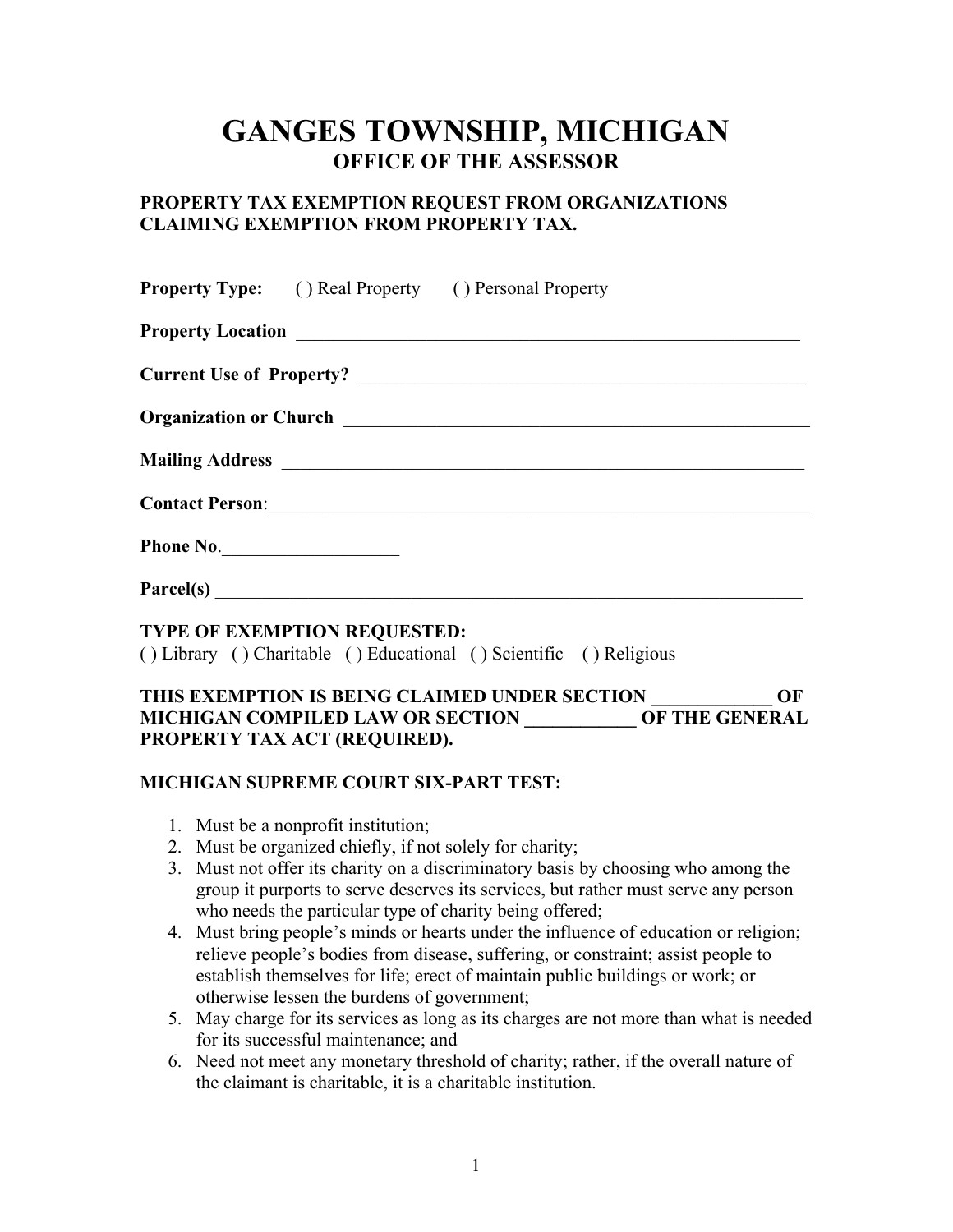#### **ATTACH COPIES OF THE FOLLOWING TO THIS FORM:**

- Articles of Incorporation
- Organization's or church's By-Laws
- Copy of deed or land contract showing ownership
- Copy of most recent IRS Form 990

-Copy of IRS exemption letter from income tax as a  $501(c)(3)$  charity or other type of exempt organization.

# **ADDITIONAL INFORMATION: How will the property be occupied on December 31st?**

#### **Is any part of this property rented or occupied by someone other than the exemption claimant?**

\_\_\_\_\_\_\_\_\_\_\_\_\_\_\_\_\_\_\_\_\_\_\_\_\_\_\_\_\_\_\_\_\_\_\_\_\_\_\_\_\_\_\_\_\_\_\_\_\_\_\_\_\_\_\_\_\_\_\_\_\_\_\_\_\_\_\_\_\_\_\_\_

( ) Yes ( ) No If yes, list the names of tenants or occupants, and rent paid below:

#### **What services are or will be at this location?**

**What is the criteria for receiving services from your organization? What are the benefits your clients/customers receive?**

 $\_$  ,  $\_$  ,  $\_$  ,  $\_$  ,  $\_$  ,  $\_$  ,  $\_$  ,  $\_$  ,  $\_$  ,  $\_$  ,  $\_$  ,  $\_$  ,  $\_$  ,  $\_$  ,  $\_$  ,  $\_$  ,  $\_$  ,  $\_$  ,  $\_$  ,  $\_$  ,  $\_$  ,  $\_$  ,  $\_$  ,  $\_$  ,  $\_$  ,  $\_$  ,  $\_$  ,  $\_$  ,  $\_$  ,  $\_$  ,  $\_$  ,  $\_$  ,  $\_$  ,  $\_$  ,  $\_$  ,  $\_$  ,  $\_$  ,

 $\mathcal{L}_\mathcal{L} = \{ \mathcal{L}_\mathcal{L} = \{ \mathcal{L}_\mathcal{L} = \{ \mathcal{L}_\mathcal{L} = \{ \mathcal{L}_\mathcal{L} = \{ \mathcal{L}_\mathcal{L} = \{ \mathcal{L}_\mathcal{L} = \{ \mathcal{L}_\mathcal{L} = \{ \mathcal{L}_\mathcal{L} = \{ \mathcal{L}_\mathcal{L} = \{ \mathcal{L}_\mathcal{L} = \{ \mathcal{L}_\mathcal{L} = \{ \mathcal{L}_\mathcal{L} = \{ \mathcal{L}_\mathcal{L} = \{ \mathcal{L}_\mathcal{$ 

\_\_\_\_\_\_\_\_\_\_\_\_\_\_\_\_\_\_\_\_\_\_\_\_\_\_\_\_\_\_\_\_\_\_\_\_\_\_\_\_\_\_\_\_\_\_\_\_\_\_\_\_\_\_\_\_\_\_\_\_\_\_\_\_\_\_\_\_\_\_\_\_

**How are the services paid for?**

**What is the fee schedule for your services? Do you have a sliding fee schedule based on income (please attach copies of your fee schedule.)**